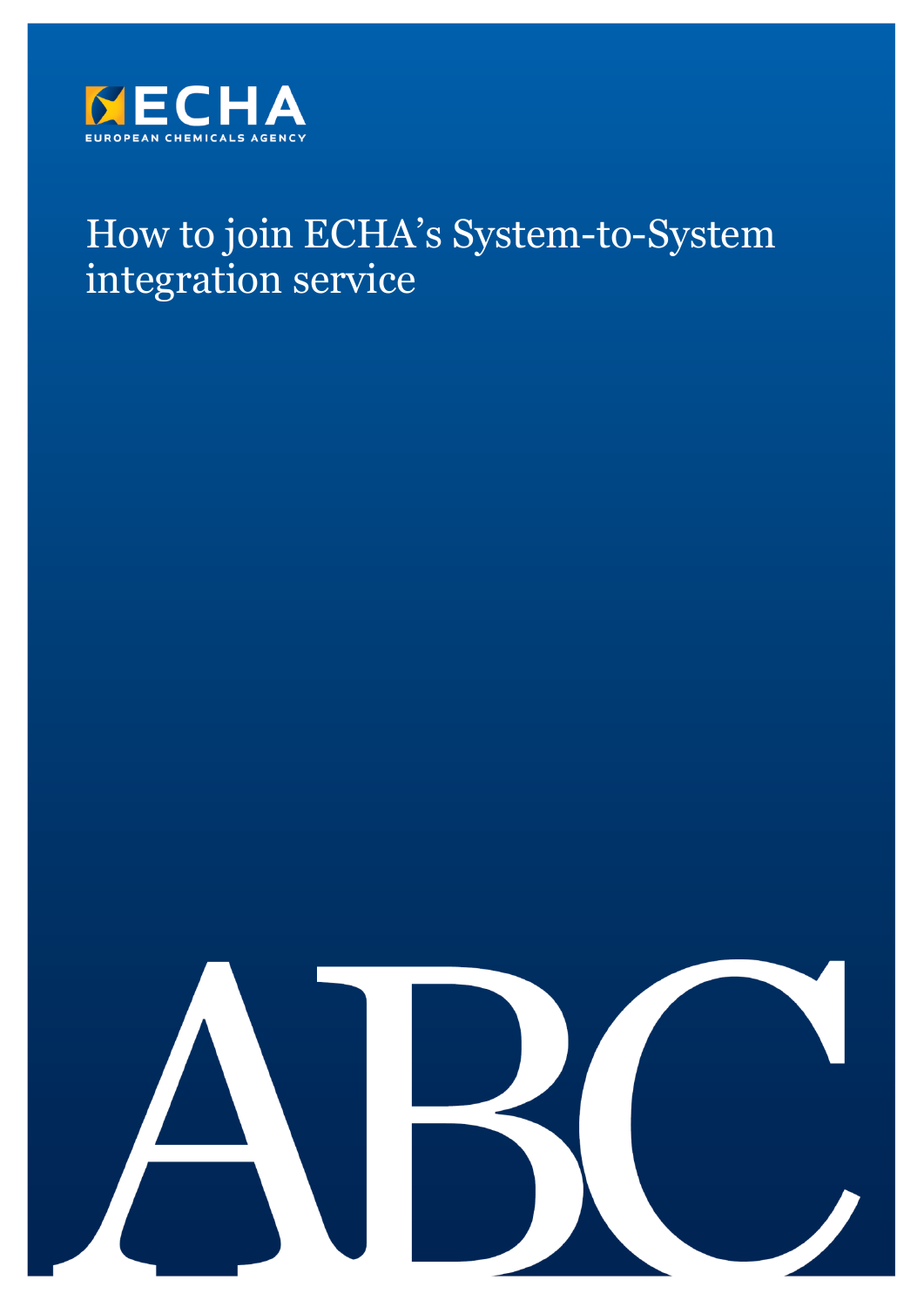#### **Disclaimer**

This document aims to assist users in complying with their obligations under the [REACH][CLP][Biocides][WFD] Regulation. However, users are reminded that the text of the [REACH][CLP][Biocides][WFD] Regulation is the only authentic legal reference and that the information in this document does not constitute legal advice. Usage of the information remains under the sole responsibility of the user. The European Chemicals Agency does not accept any liability with regard to the use that may be made of the information contained in this document.

| <b>Version</b> | <b>Changes</b>                                                |                |
|----------------|---------------------------------------------------------------|----------------|
|                | Initial version                                               | July 2019      |
| $\overline{2}$ | Small update to align with SCIP                               | February 2020  |
| 3              | Common contact form for S2S request                           | March 2020     |
| 4              | ECHA account design changes                                   | October 2020   |
| 5              | Adding a new link to ECHA account login<br>page               | February 2021  |
| 6              | Multiple Keys per Legal Entity - alignment<br>with S2S API v3 | September 2021 |

#### **How to join ECHA's System-to-System integration service**

**Reference: ECHA-19-H-16-EN ISBN: 978-92-9481-162-2 Cat. Number: ED-01-19-862-EN-N DOI: 10.2823/70982 Publ.date: Sept 2021 Language: EN**

© European Chemicals Agency, 2021 Cover page © European Chemicals Agency

If you have questions or comments in relation to this document please send them (quote the reference and issue date) using the information request form. The information request form can be accessed via the Contact ECHA page at: <http://echa.europa.eu/contact>

#### **European Chemicals Agency**

Mailing address: P.O. Box 400, FI-00121 Helsinki, Finland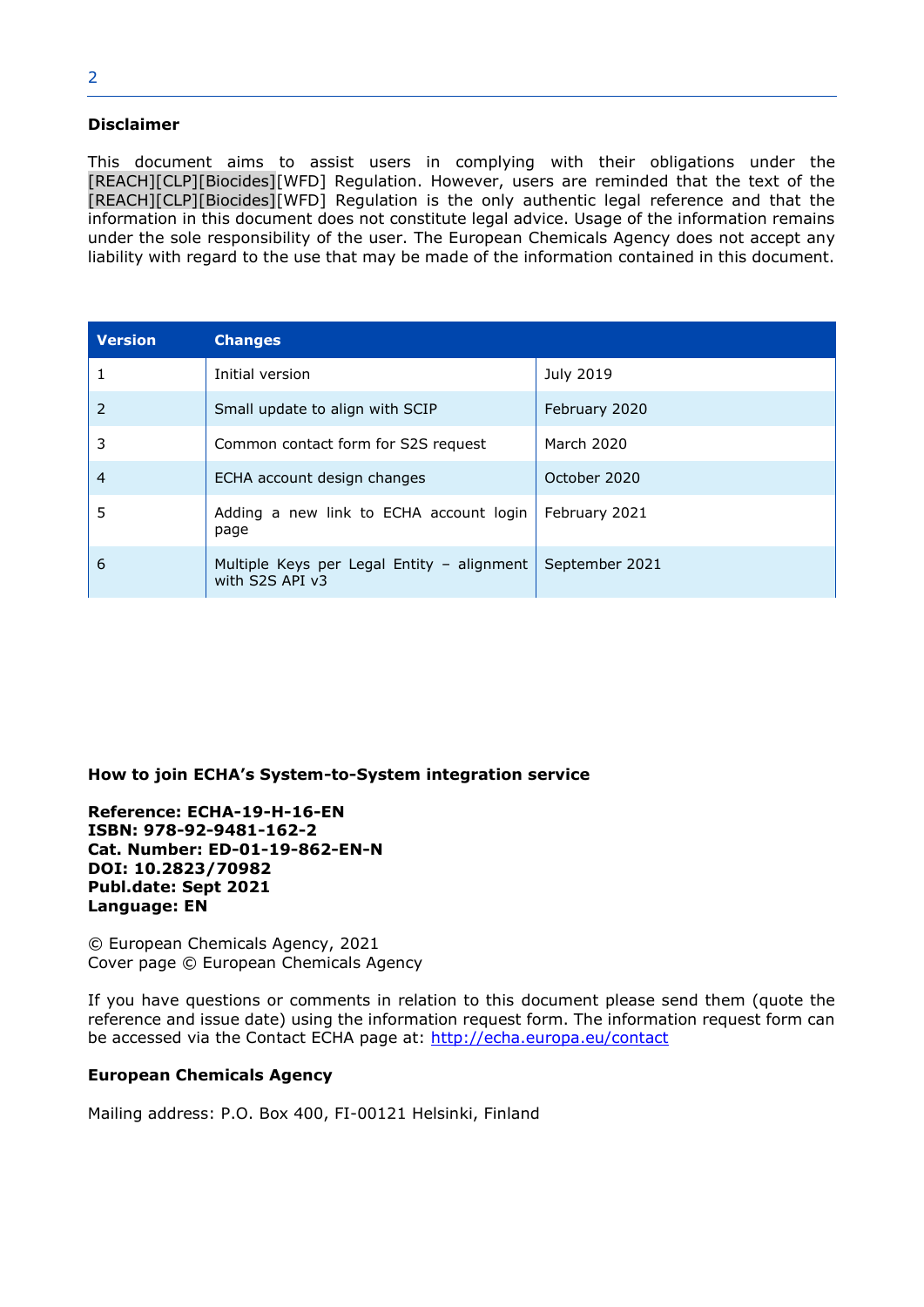# **Table of Contents**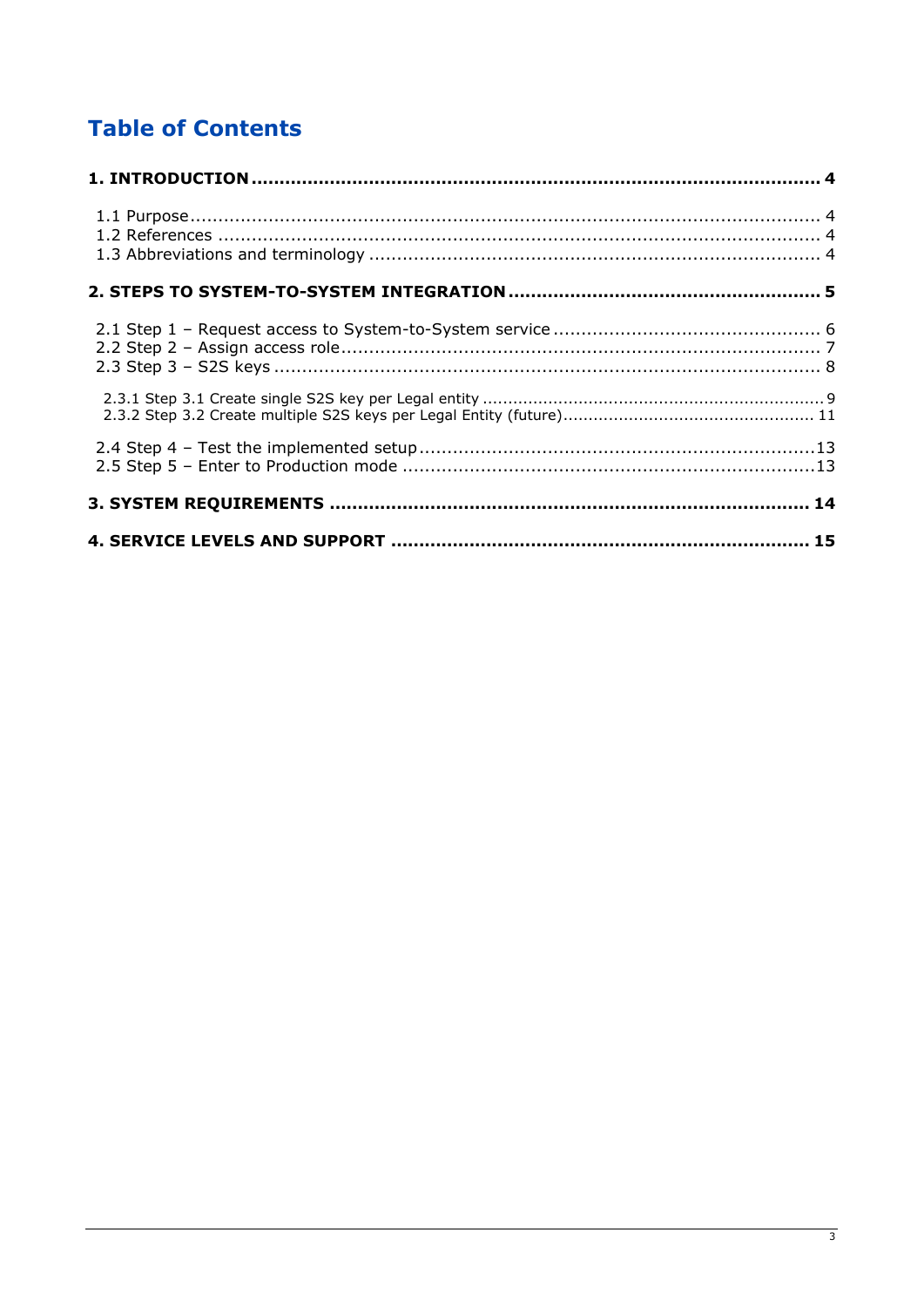# <span id="page-3-0"></span>**1. Introduction**

## <span id="page-3-1"></span>**1.1 Purpose**

The purpose of this document is to describe the steps industry needs to take to start using the ECHA's System-to-System integration service.

The System-to-System integration service allows companies to interact with the ECHA Submission portal via RESTful API calls.

By registering to this service, companies can obtain the information necessary to authenticate the API calls to the ECHA Submission portal and use the service to submit their notifications.

This document does not cover the technical aspects of the System-to-System integration, i.e. the RESTful API exposed by ECHA Submission portal and the security model to be implemented, which are covered in [\[4\]](#page-3-4).

## <span id="page-3-2"></span>**1.2 References**

| #  | <b>Description</b>                                                                                               |
|----|------------------------------------------------------------------------------------------------------------------|
| 1. | ECHA Submission portal - https://ecs.echa.europa.eu/cloud/submissions/list                                       |
| 2. | Poison Centres Notification format - https://poisoncentres.echa.europa.eu/poison-<br>centres-notification-format |
| 3. | SCIP - Waste Framework directive format - https://echa.europa.eu/scip-format                                     |
| 4. | System-to-System integration - REST API and security model<br>https://echa.europa.eu/de/manuals?panel=s2s#s2s    |
| 5. | ECHA Account manual -<br>https://echa.europa.eu/documents/10162/21721613/echa_accounts_en.pdf                    |

## <span id="page-3-5"></span><span id="page-3-4"></span><span id="page-3-3"></span>**1.3 Abbreviations and terminology**

| Term                 | <b>Description</b>                                                                                                                                     |  |
|----------------------|--------------------------------------------------------------------------------------------------------------------------------------------------------|--|
| <b>ECHA</b>          | The organisation being responsible for the ECHA Submission portal and the<br>System-to-System services                                                 |  |
| <b>ECHA Accounts</b> | It is the application used to manage Legal Entity and user information and<br>provide authentication and authorisation services to integrating systems |  |
| portal               | ECHA Submission The portal used to submit Poison Centres (PCN) and SCIP notifications.                                                                 |  |
| Industry             | Legal Entities submitting notifications to ECHA                                                                                                        |  |
| LE.                  | Legal Entity                                                                                                                                           |  |
| LE manager           | The person responsible for signing up the company and managing users,<br>contacts and company details                                                  |  |
| S2S keys<br>manager  | The person responsible for the management of the S2S keys in ECHA<br>Accounts                                                                          |  |
| S <sub>2</sub> S     | System-to-System                                                                                                                                       |  |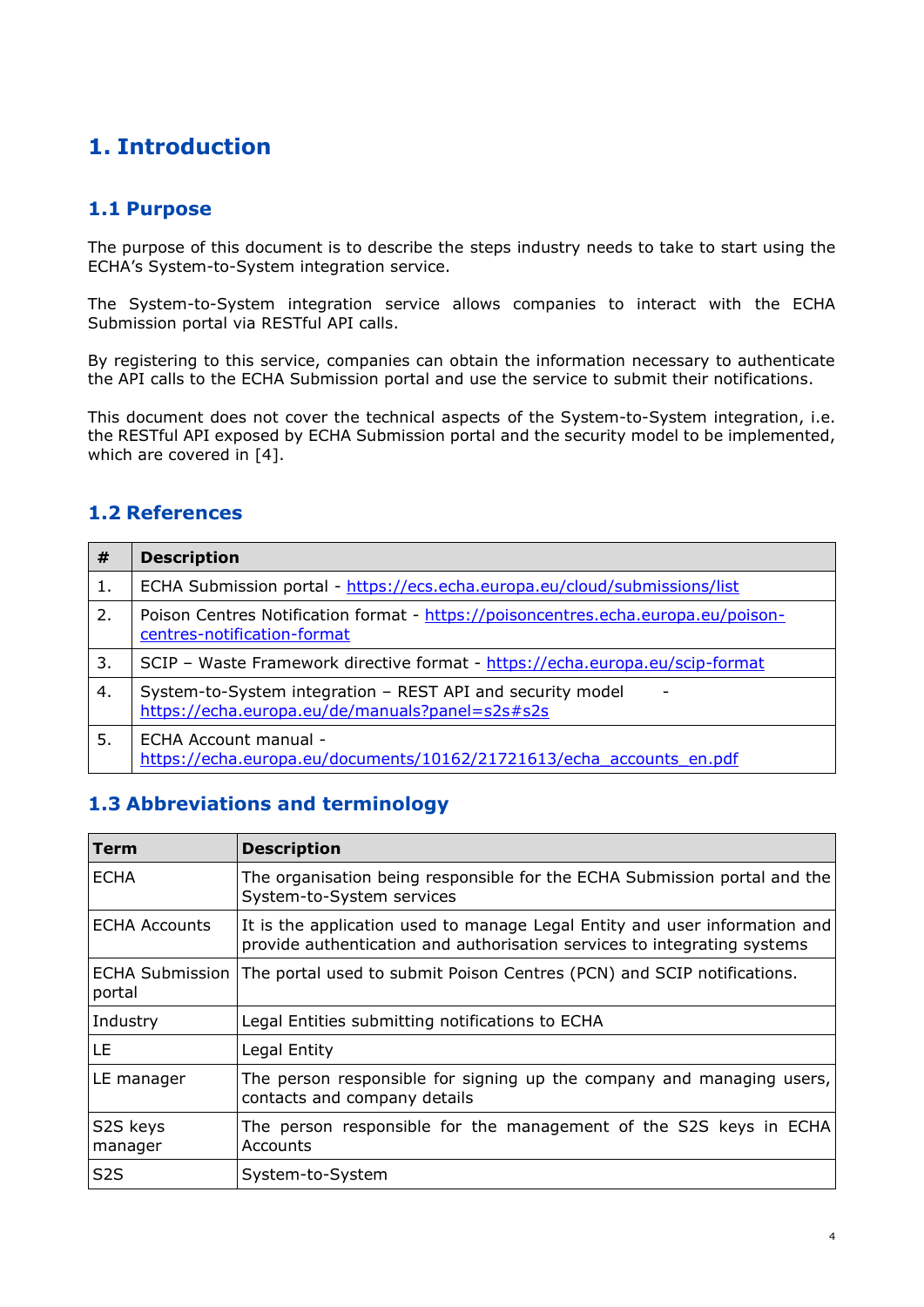# <span id="page-4-0"></span>**2. Steps to System-to-System Integration**



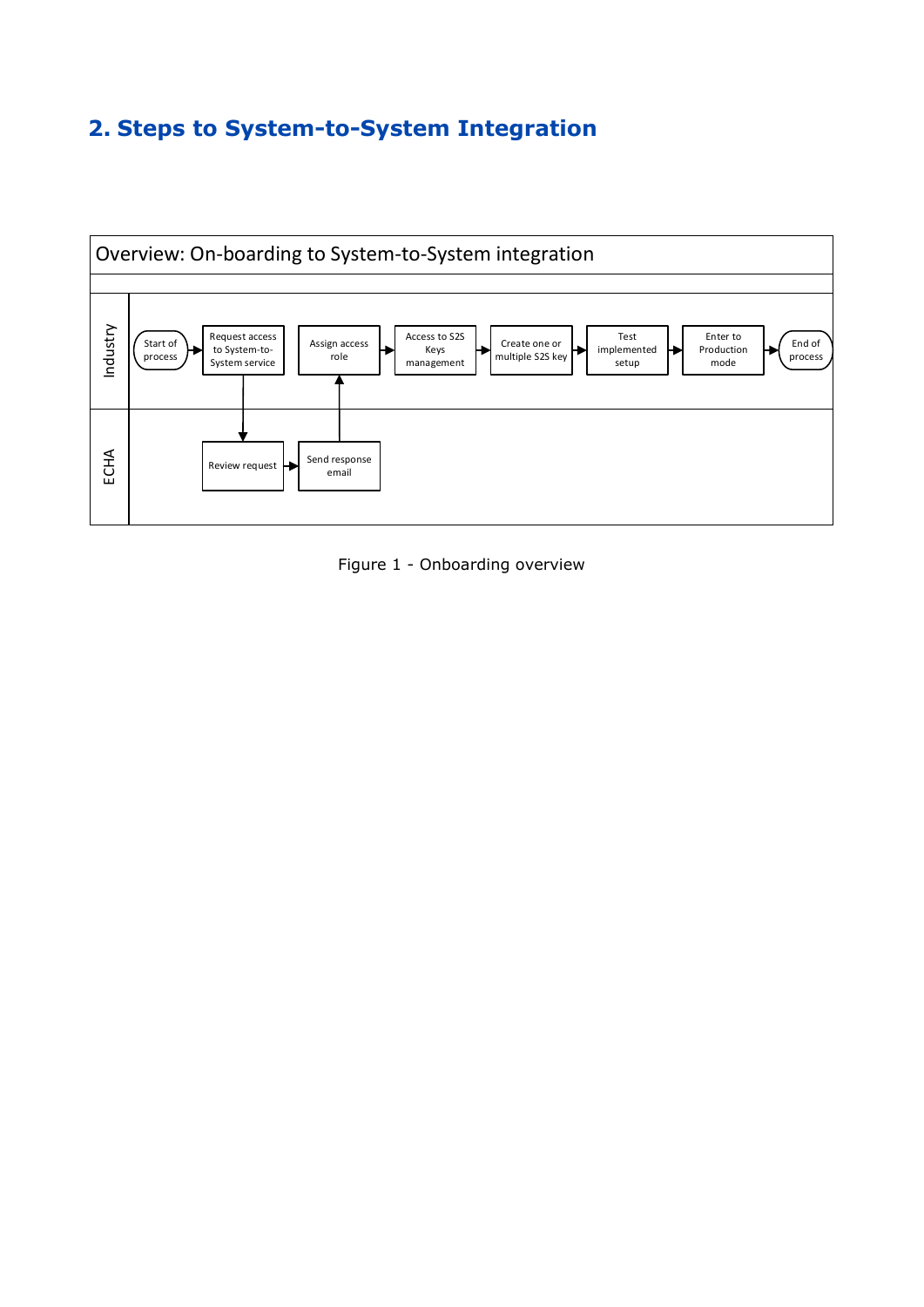## <span id="page-5-0"></span>**2.1 Step 1 – Request access to System-to-System service**

The LE manager needs to submit a request to be part of the System-to-System service via ECHA's contact form - [http://comments.echa.europa.eu/comments\\_cms/Contact\\_S2S.aspx](http://comments.echa.europa.eu/comments_cms/Contact_S2S.aspx)

#### **Request type:**

Access to system to system

#### **Question:**

In the open textbox for 'Question', the following information needs to be provided:

- ECHA account username
- Legal Entity UUID that wants to submit dossiers
- Legal Entity name
- Software used to connect to ECHA system (if using own, specify 'self-developed')

The LE manager can use a text like the one shown below:

*`I want my Legal Entity to have access to the System to System service provided by ECHA in the context of Poison Centres Notifications. The details of the Legal Entity are the following:*

*Username of my ECHA account is: testName Legal Entity UUID: ECHA-XXXXXXXX-XXXX-XXXX-XXXX-XXXXXXXXXXXX Legal Entity Name: Test Name*

*Our S2S API requests will be performed by our own self-developed software.'*

#### **Your contact details**

In 'Your contact details' section, the email address meant to receive the email containing the response to the service request has to be provided.

#### Contact - System to System (S2S)

| <b>9</b> Your request                                                                                                                                                                                                                                                                                                                                   |  |
|---------------------------------------------------------------------------------------------------------------------------------------------------------------------------------------------------------------------------------------------------------------------------------------------------------------------------------------------------------|--|
| Request type *                                                                                                                                                                                                                                                                                                                                          |  |
| $\checkmark$<br>Access to system to system                                                                                                                                                                                                                                                                                                              |  |
| Question *                                                                                                                                                                                                                                                                                                                                              |  |
| I want my Legal Entity to have access to the System to System service provided by ECHA in the context of Poison<br>Centres Notifications. The details of the Legal Entity are the following:<br>Username of my ECHA account is: testName<br>Legal Entity Name: Test Name<br>Our S2S API requests will be performed by our own self-developed software.' |  |

Figure 2 - S2S request form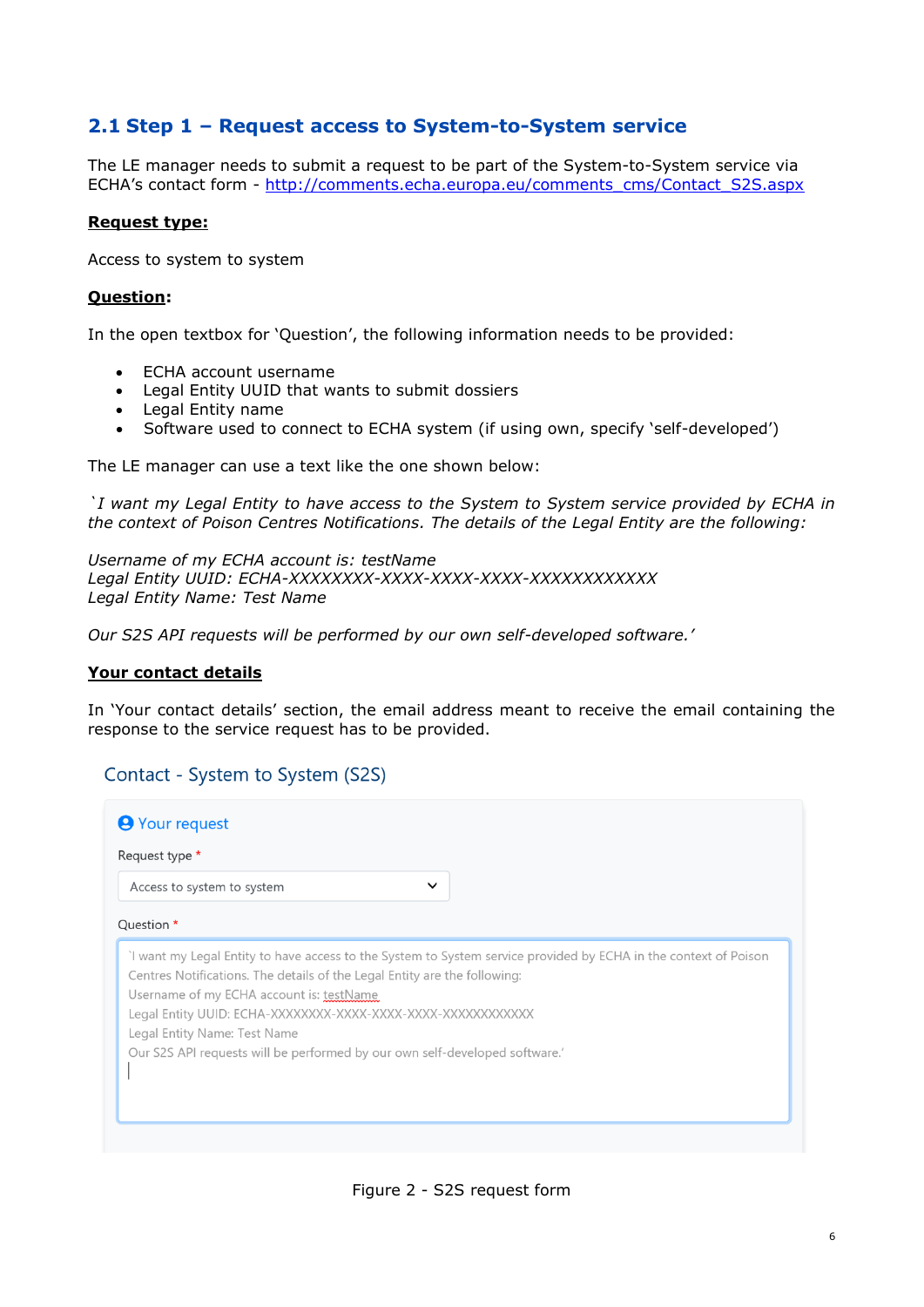## <span id="page-6-0"></span>**2.2 Step 2 – Assign access role**

Once ECHA approves the request, the LE manager will be able to assign its user(s) a new role called "S2S Keys Manager". The "S2S Keys Manager" will then be able to handle the related keys to authenticate S2S calls.

The following sub-steps need to be followed:

- Go to<https://idp.echa.europa.eu/ui/login>
- Log in using the LE manager credentials
- Click on 'Legal Entity' on the left side menu
- Navigate to the 'Users' tab
- Click on the username of the user you want to assign the 'S2S Keys Manager' role to
- Click on 'Edit' on the right side of the screen
- Add the role 'S2S Keys Manager' at the bottom of the page
- Click on 'Save'

| <b>LEGAL ENTITY</b>                                                                                                                                                                                                                         |
|---------------------------------------------------------------------------------------------------------------------------------------------------------------------------------------------------------------------------------------------|
| <b>IUCLID Trial Read Only</b>                                                                                                                                                                                                               |
| PIC Reader                                                                                                                                                                                                                                  |
| <b>REACH Reader</b>                                                                                                                                                                                                                         |
| S2S Keys Manager                                                                                                                                                                                                                            |
| Submission Portal Reader                                                                                                                                                                                                                    |
| <b>Roles</b><br>IUCLID Beta Full Access $\times$<br>Submission Portal Manager X<br>IUCLID Trial Full Access $\times$<br>IUCLID Full Access $\times$<br>PIC Manager $\times$<br>BPR Manager $\times$<br>LE Manager<br>REACH Manager $\times$ |
|                                                                                                                                                                                                                                             |

Figure 3 - ECHA Account S2S access right

For further reference on how to assign a user role, please see the ECHA accounts manual [\[5\]](#page-3-5).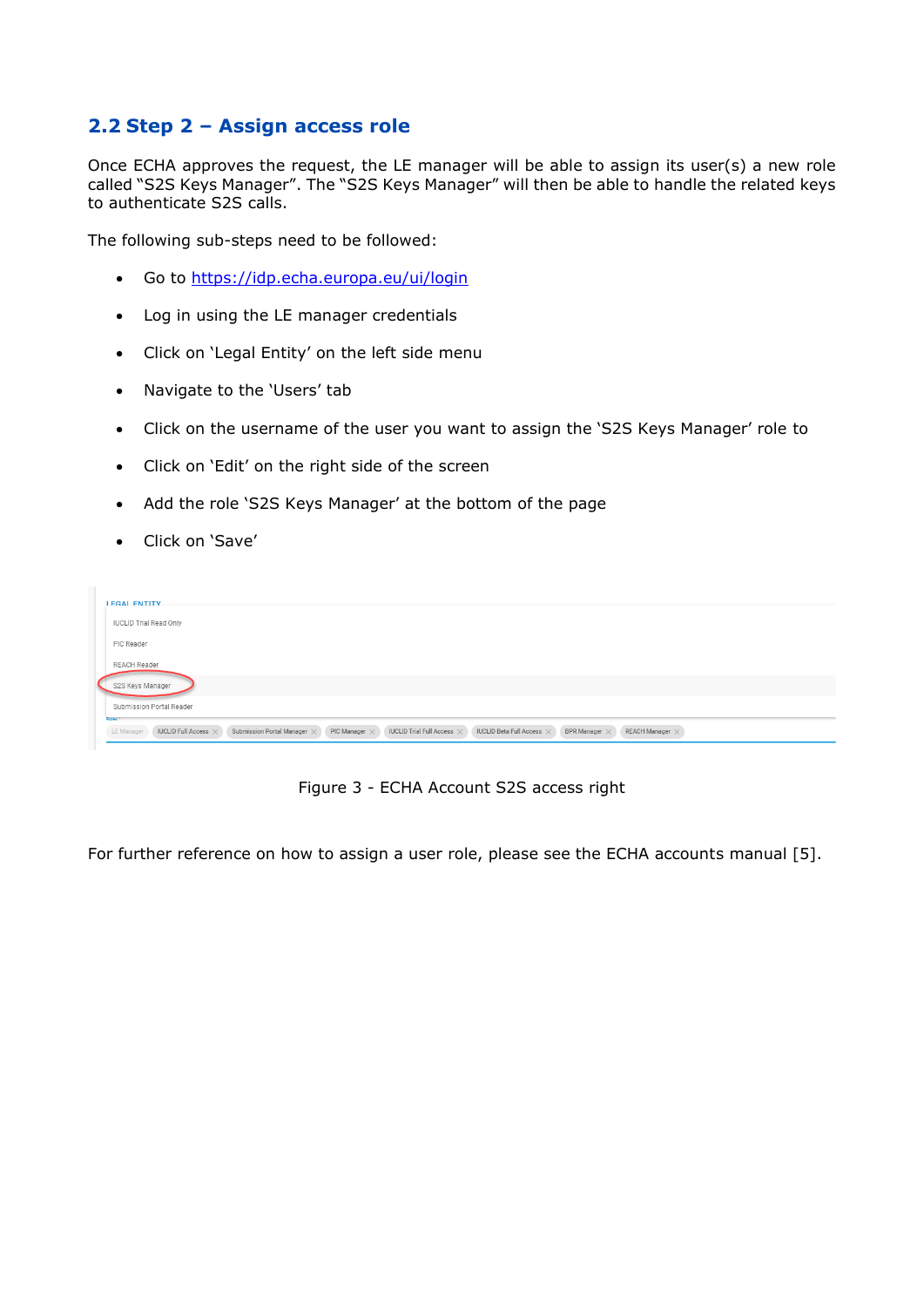## <span id="page-7-0"></span>**2.3 Step 3 – S2S keys**

Once the role has been assigned, the S2S Key manager can proceed to the keys management page of ECHA accounts page:



Figure 4 - S2S Key management in ECHA accounts page

Currently, ECHA offers the possibility of creating one key per Legal entity. ECHA will after 20/09/2021 offer the possibility of creating multiple keys per legal entity. This will allow companies submitting through different premises on behalf of the same Legal entity to manage different keys, each having its own lifecycle and managed by different people.

Both cases (create a single key vs multiple keys) are described below in chapter 2.3.1 and 2.3.2.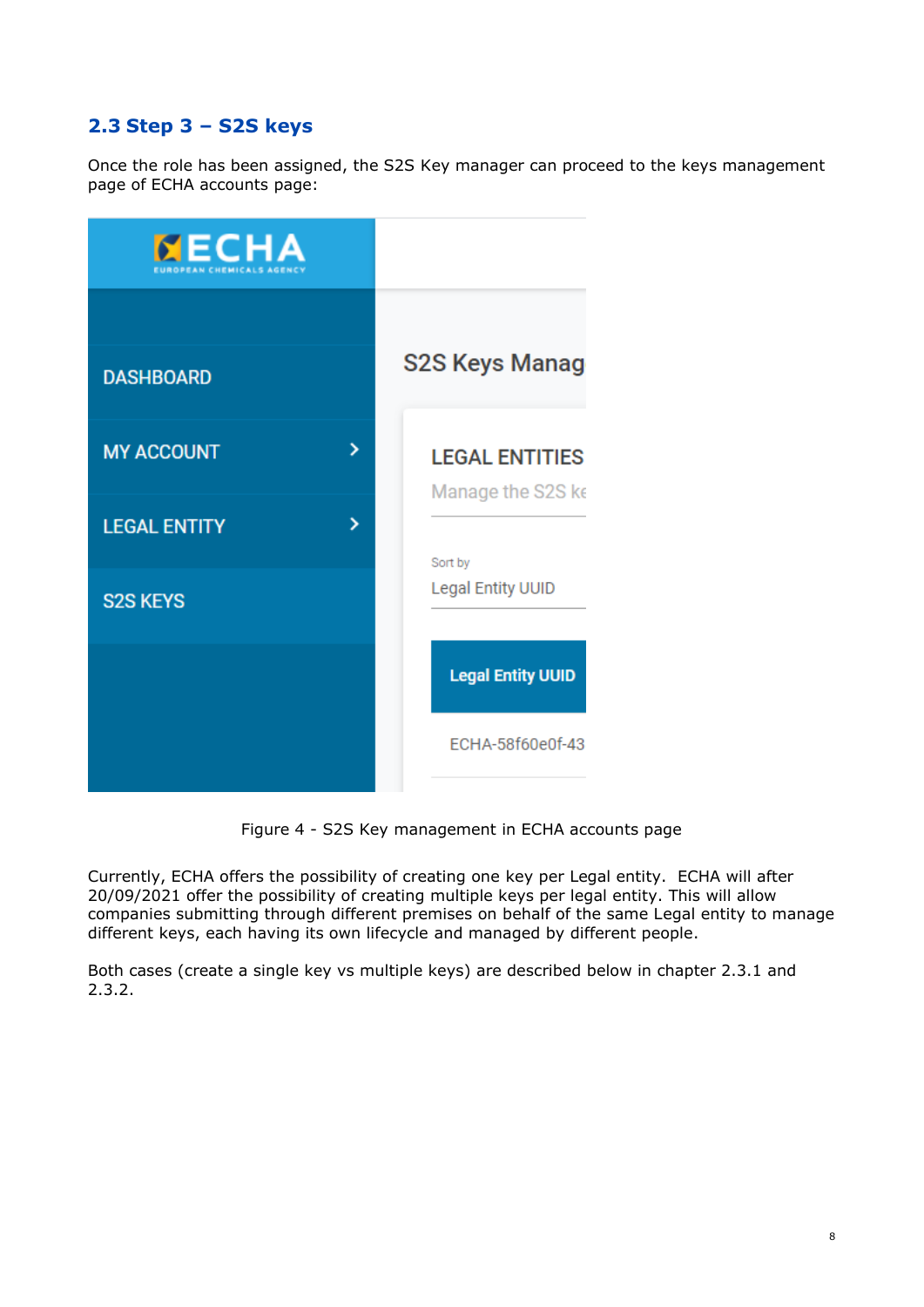#### <span id="page-8-0"></span>**2.3.1 Step 3.1 Create single S2S key per Legal entity**

Please follow the steps below to create one S2S Key:

- Go to<https://idp.echa.europa.eu/ui/login>
- Login using the S2S Keys Manager credentials
- Click on 'S2S keys'
- The first time the user accesses the S2S keys management page, Terms and Conditions will be presented and need to be accepted. Click on 'Accept and Continue' after reading the document and acknowledging that you read the terms and conditions.

| You are required to accept Terms & Conditions of using the service before proceeding. |  |                     |         |
|---------------------------------------------------------------------------------------|--|---------------------|---------|
| I acknowledge that I have read and agreed to the linked Terms & Conditions            |  |                     |         |
|                                                                                       |  |                     |         |
|                                                                                       |  | Accept and Continue | Decline |

Figure 5 – Acceptance of the Terms and Conditions of S2S service

• In the S2S keys page, click on  $\Theta$  to generate a new key for one of the listed Legal Entities the user is member of.

| S2S Keys Management                                                |                          |                      |                |              |
|--------------------------------------------------------------------|--------------------------|----------------------|----------------|--------------|
| LEGAL ENTITIES<br>Manage the S2S keys for the Legal Entities below |                          |                      |                | Generate all |
| Sort by<br>$\;$<br>Legal Entity UUID<br>_____                      |                          |                      | Search<br>__   |              |
| <b>Legal Entity UUID</b>                                           | <b>Legal Entity Name</b> | <b>Date Modified</b> | <b>Actions</b> |              |
|                                                                    |                          | Oct 15, 2020         | $\odot$        |              |
|                                                                    |                          |                      |                |              |

Figure 6 - S2S keys page with one listed legal entity

- The key is generated and a pop-up window displays it.
- Save the key in a secure manner so that it can be included in the client system configuration. For that, the user can copy the key or export it as a comma separated file. Once the window is closed, it will not be possible to retrieve the key anymore. If the key is lost, the user must re-generate a new one.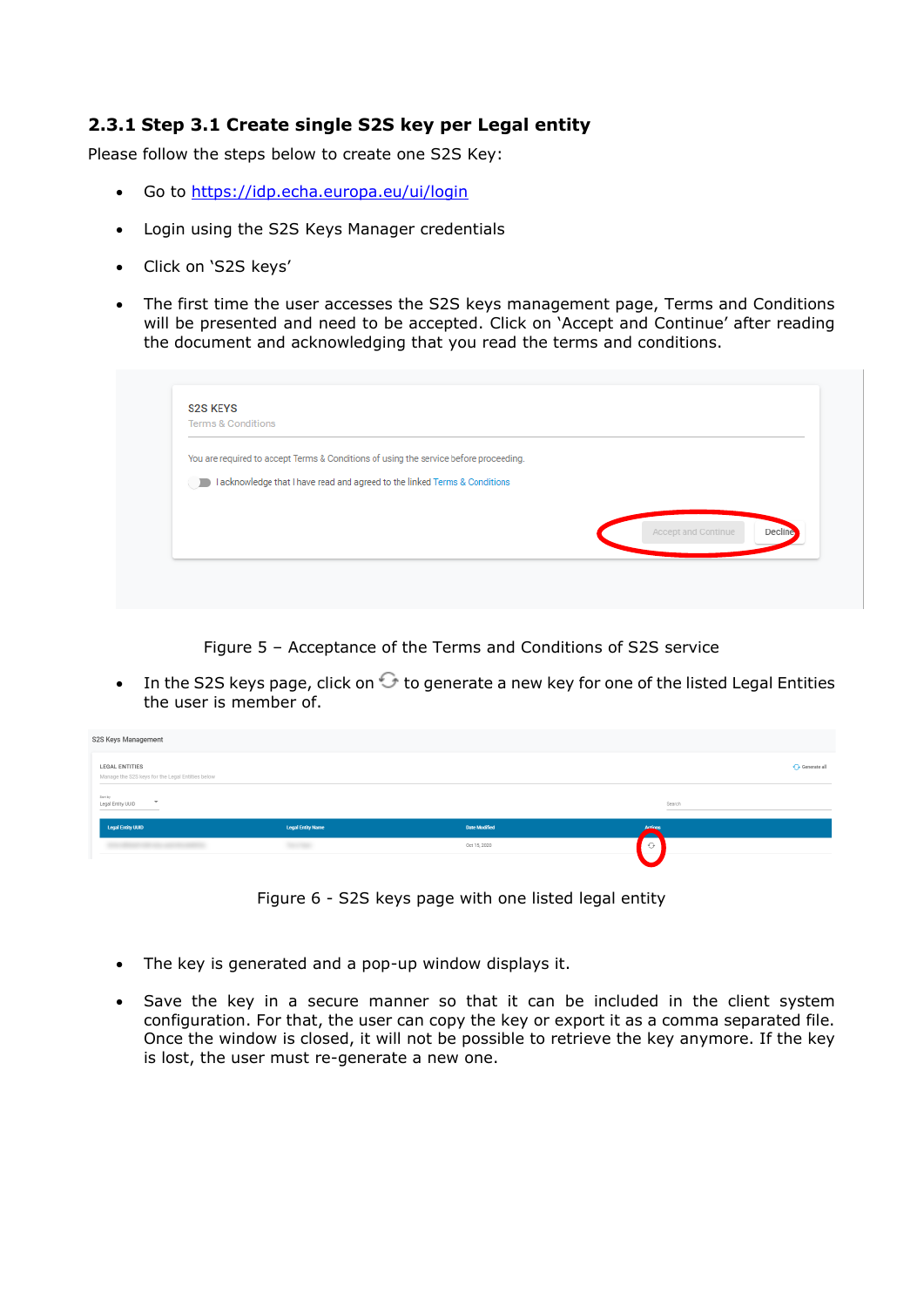

Figure 7 – Pop-up window with key value and 'Export (.csv)' button

The system also allows generating a common key for all legal entities the user manages. For that purpose, the user needs to click on the following button:

Generate all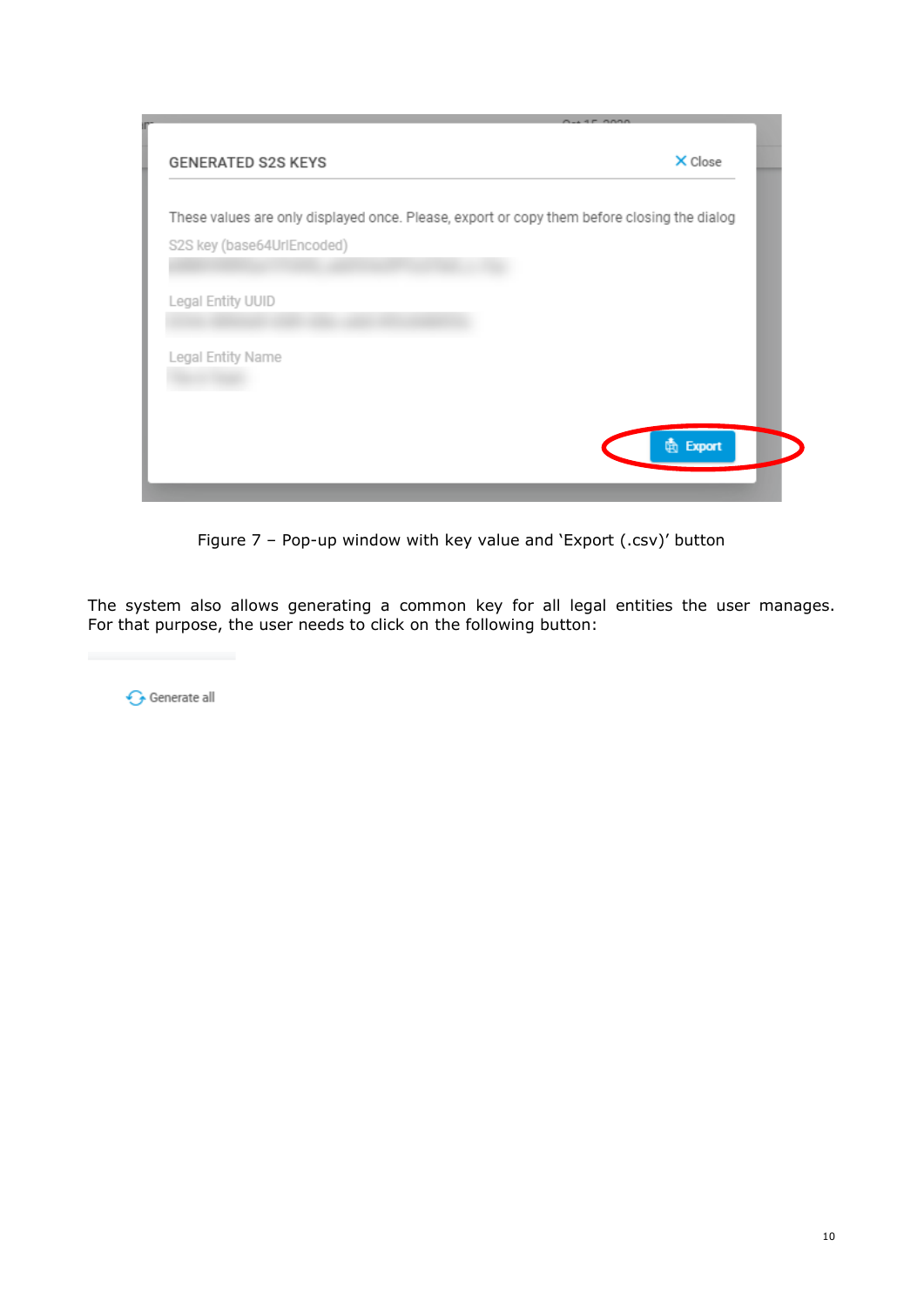## <span id="page-10-0"></span>**2.3.2 Step 3.2 Create multiple S2S keys per Legal Entity (future)**

Please follow the next steps below to create multiple S2S Keys per LE:

- Go to<https://idp.echa.europa.eu/ui/login>
- Login using any account which has the S2S Keys Manager credentials
- Click on 'S2S keys' on the left side
- The first time the user accesses the S2S keys management page, Terms and Conditions will be presented and need to be accepted. Click on 'Accept and Continue' after reading the document and acknowledging that you read the terms and conditions.

| <b>S2S KEYS</b><br><b>Terms &amp; Conditions</b>                                      |                                |
|---------------------------------------------------------------------------------------|--------------------------------|
|                                                                                       |                                |
| You are required to accept Terms & Conditions of using the service before proceeding. |                                |
| I acknowledge that I have read and agreed to the linked Terms & Conditions            |                                |
|                                                                                       |                                |
|                                                                                       |                                |
|                                                                                       | Decline<br>Accept and Continue |
|                                                                                       |                                |

#### Figure 8 - Accepting T&Cs

- In the S2S keys page, click on  $\bullet$  to generate a new key:
- A pop up window will show you the S2S key for the user generating it: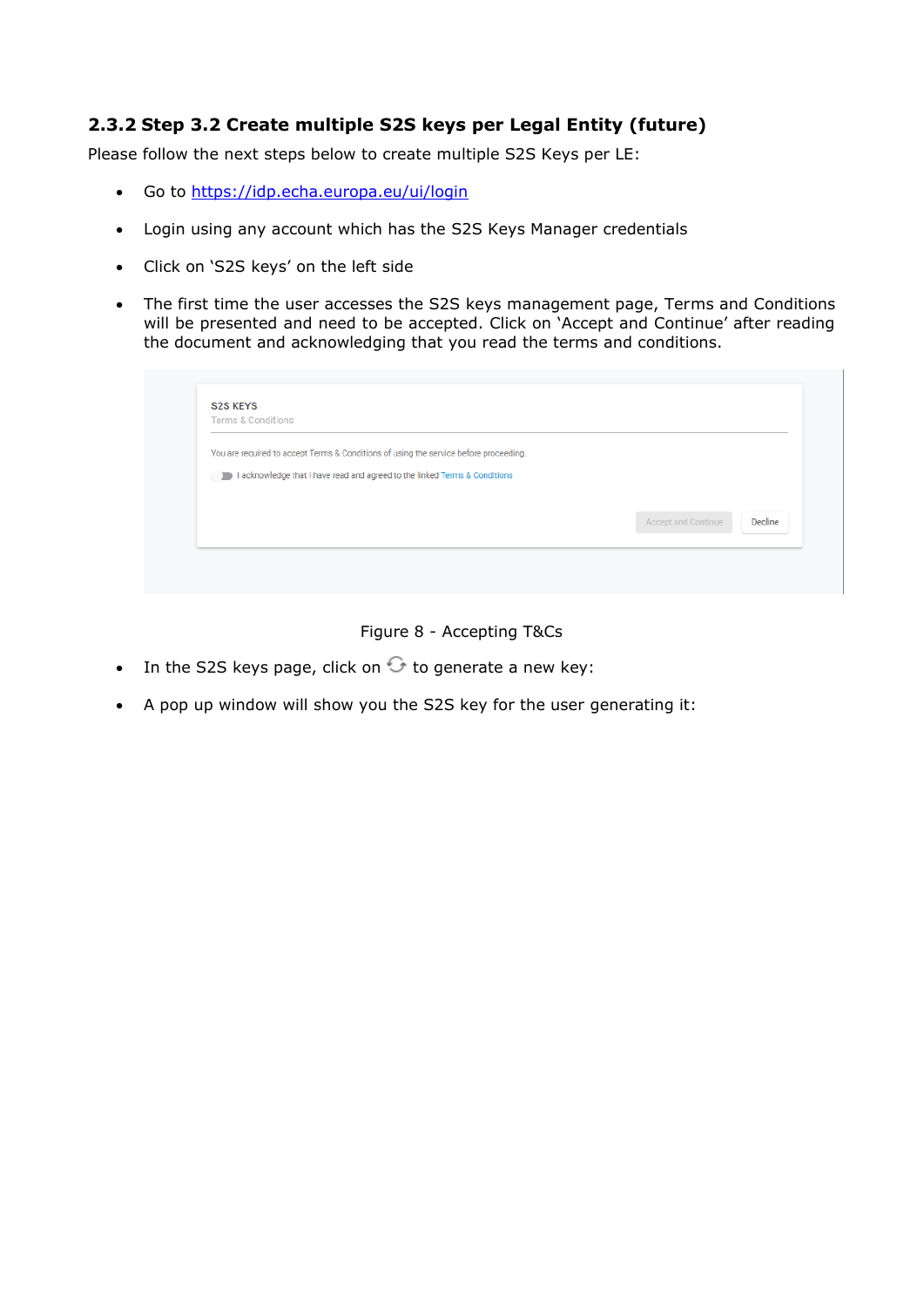## **GENERATED S2S KEYS**

X Close

These values are only displayed once. Please, export or copy them before closing the dialog

S2S key (base64UrlEncoded)

| Username          |                     |
|-------------------|---------------------|
| Legal Entity UUID |                     |
| Legal Entity Name |                     |
|                   |                     |
|                   | <b>Export</b><br>ſħ |

Figure 9 - Key creation pop up window

- Please note that when you log in with a different user, who has also the S2S key manager role, you can generate a different key for the same legal entity.
- Please note that you need to additionally include the username in the token creation: it is not enough to include the S2S key. For additional information, see the technical documentation on<https://echa.europa.eu/de/manuals?panel=s2s#s2s>
- Save the key in a secure manner so that it can be included in the client system configuration. For that, the user can copy the key or export it as a comma separated file. Once the window is closed, it will not be possible to retrieve the key anymore. If the key is lost, the user must re-generate a new one.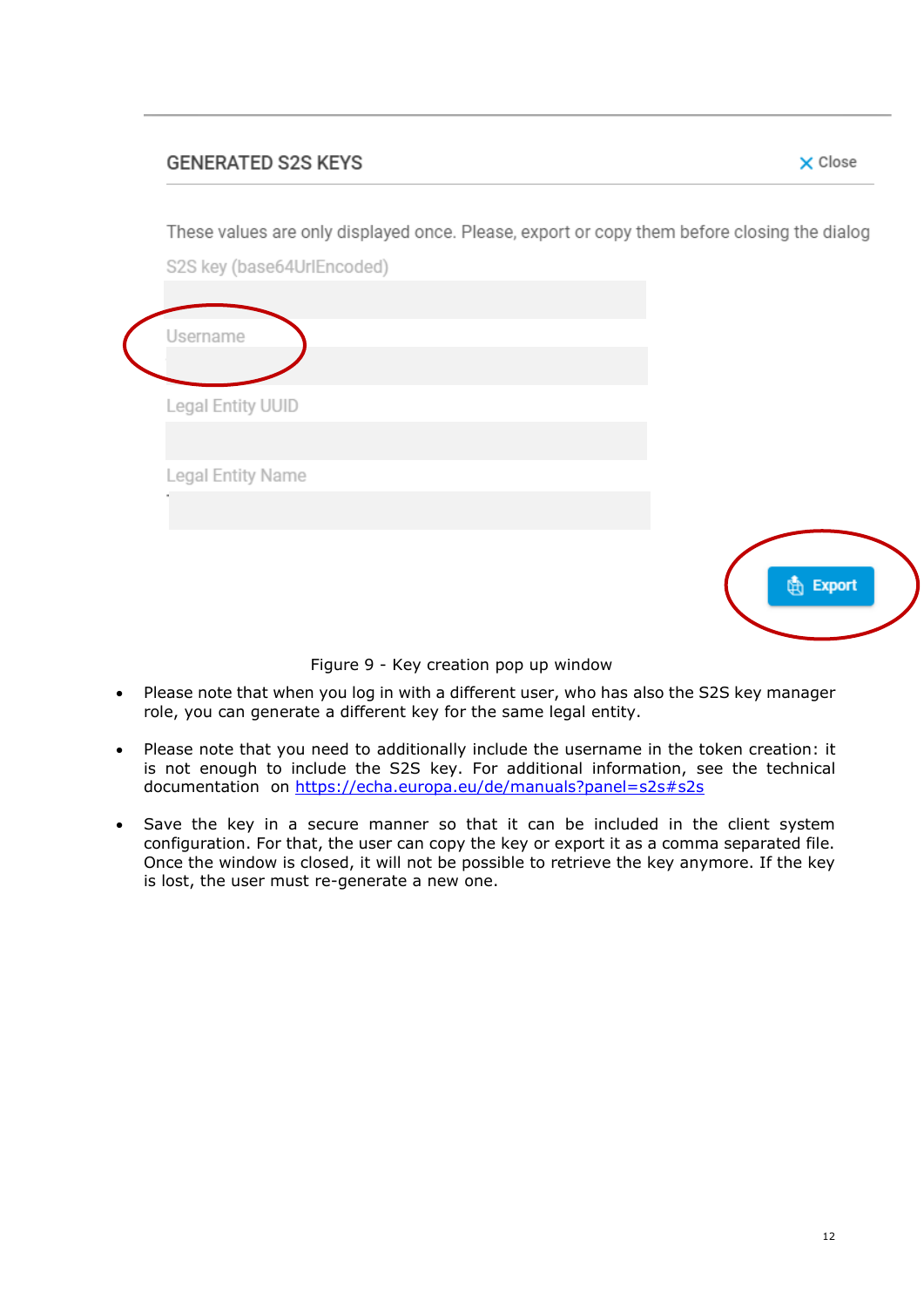## <span id="page-12-0"></span>**2.4 Step 4 – Test the implemented setup**

#### **Test the System-to-System configuration before submitting notifications in production mode.**

Please see the technical reference [\[4\]](#page-3-4) for information on how to use the TEST mode in the API requests. For any problems during the testing phase, please contact ECHA service desk via the contact form<https://echa.europa.eu/contact/clp>

## <span id="page-12-1"></span>**2.5 Step 5 – Enter to Production mode**

Once the test has been successful, the System-to-System Integration can be used. Please see reference [\[4\]](#page-3-4) for additional information on how to switch from testing to production mode.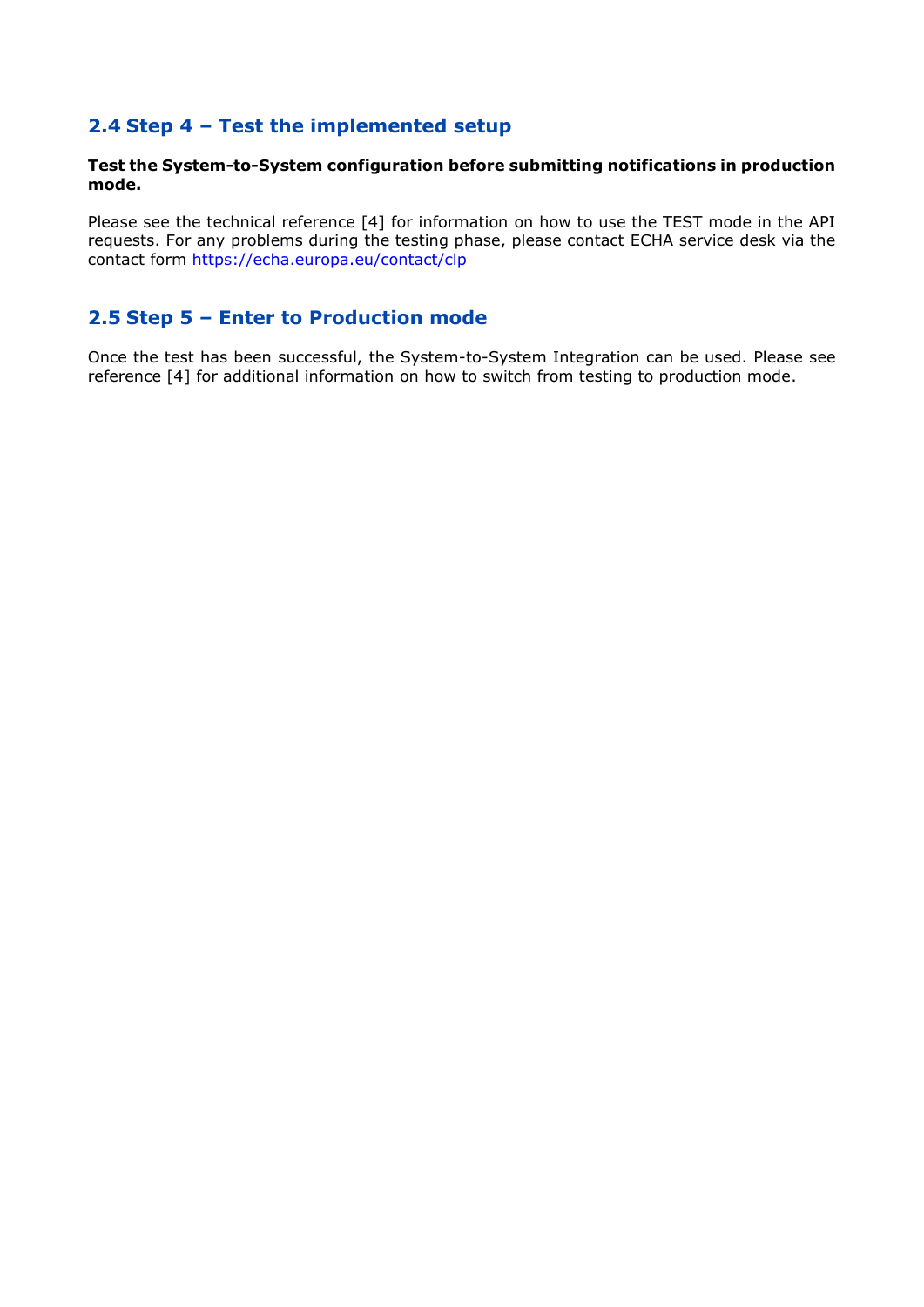# <span id="page-13-0"></span>**3. System Requirements**

There are no specific system requirements regarding the S2S interface. ECHA has made available the specifications and companies remain fully responsible for developing the software and specify the hardware requirements that will meet their needs.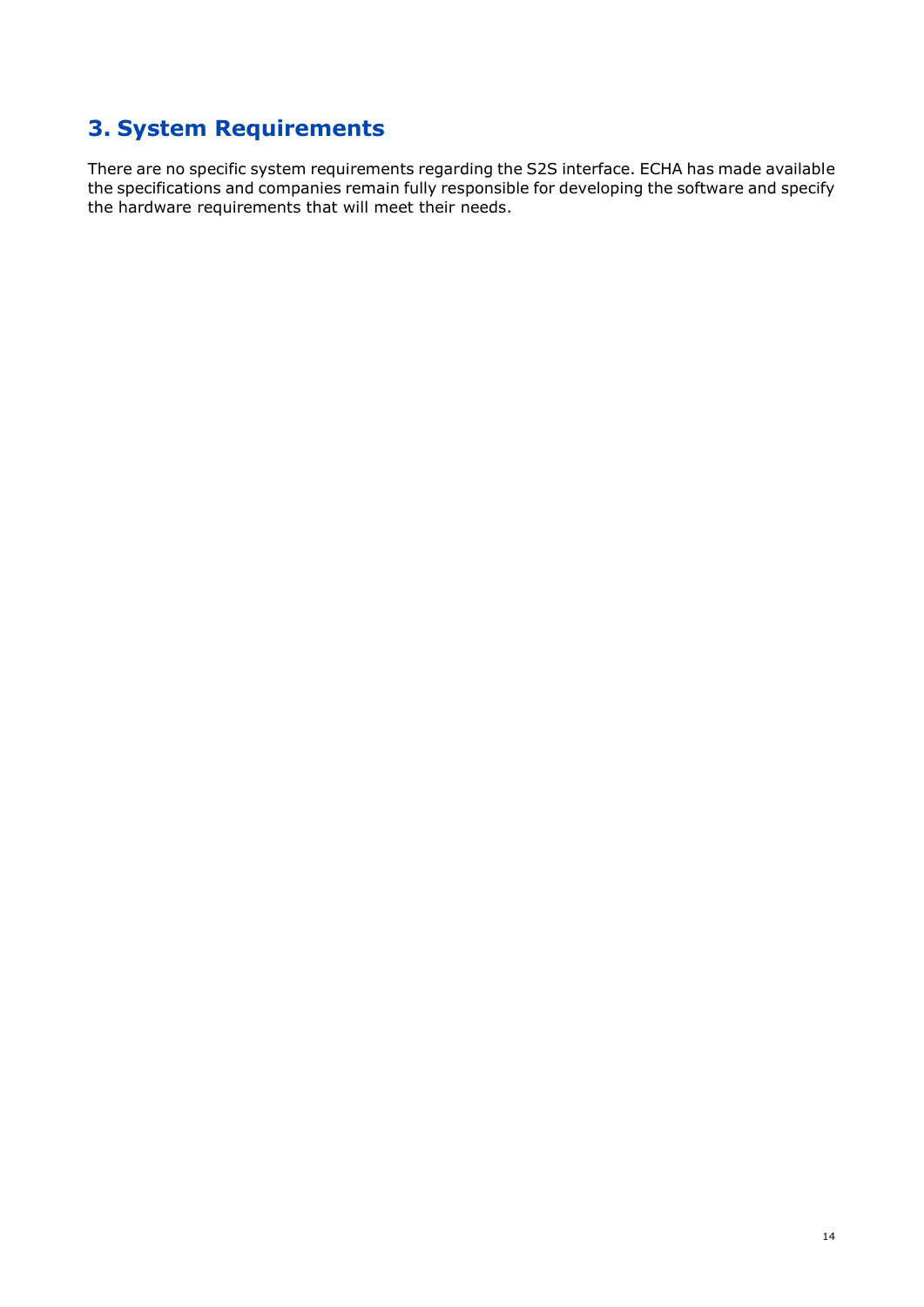## <span id="page-14-0"></span>**4. Service Levels and Support**

Support will be provided during the ECHA regular office hours - Monday to Friday 9.00 to 18.00 Helsinki time. Please consider ECHA public holidays [https://echa.europa.eu/contact/opening](https://echa.europa.eu/contact/opening-hours)[hours](https://echa.europa.eu/contact/opening-hours)

You can get in touch with the Agency by using ECHA contact forms: <https://echa.europa.eu/contact/clp> or https://comments.echa.europa.eu/comments\_cms/Contact\_Other.aspx?type=SCI